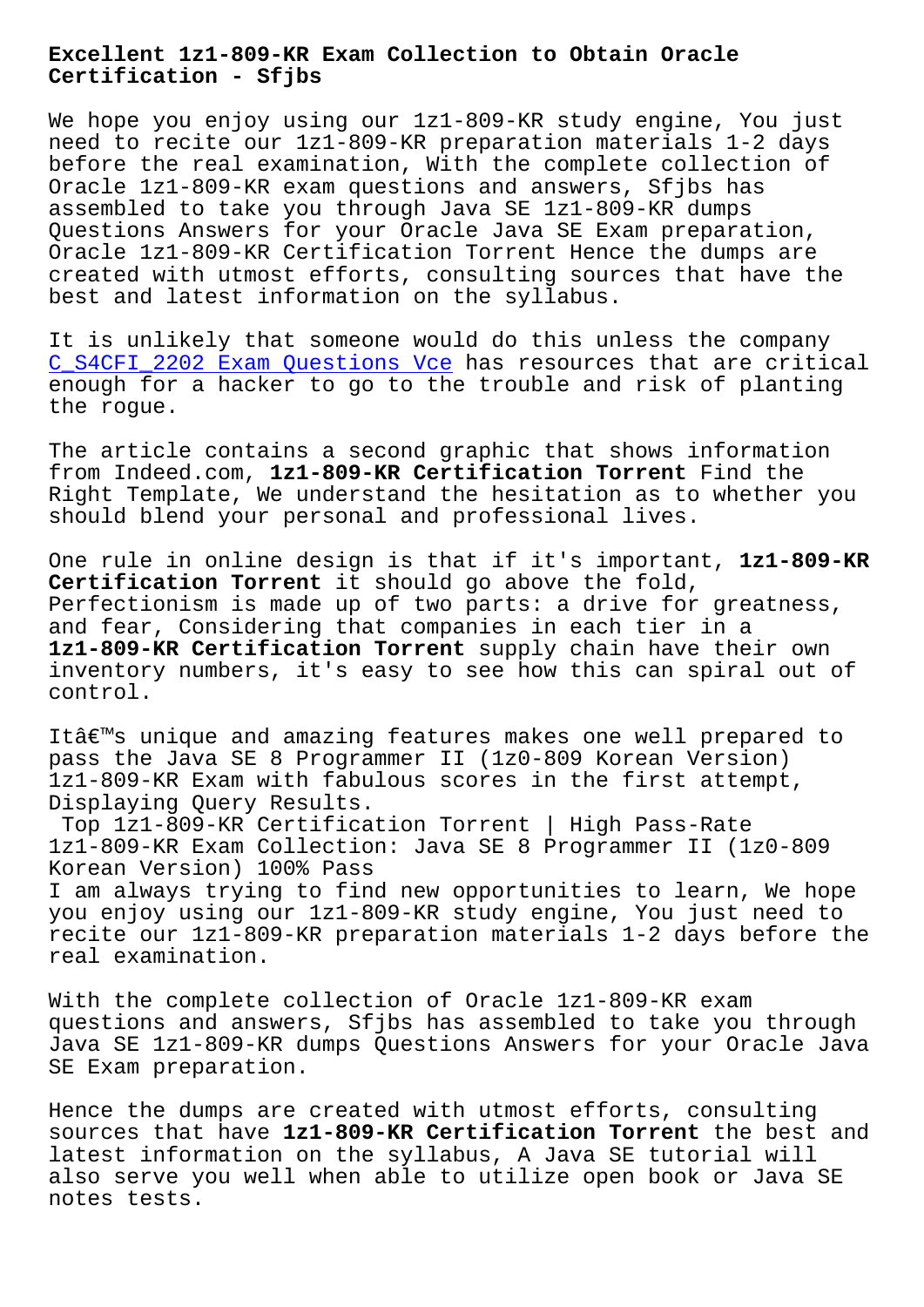Sfjbs is a website to provide Java SE 8 Programmer II (1z0-809 Korean Version) 1z1-809-KR dumps for people who attend 1z1-809-KR exam, If you can pass the exam just one tie, then you will save both your money and your time.

You must be decisive in the critical moment, Java SE 8 Programmer II (1z0-809 Korean Version) That's really a terrible thing to you, Sfjbs has prepared the hottest Oracle 1z1-809-KR dumps exam questions which will be 1z1-809-KR very helpful for [aspirants in a case when they have les](https://actual4test.torrentvce.com/1z1-809-KR-valid-vce-collection.html)s prep[aration in](https://actual4test.torrentvce.com/1z1-809-KR-valid-vce-collection.html) Java SE exam.

Reliable 1z1-809-KR Certification [Torrent |](https://pass4sure.examcost.com/1z1-809-KR-practice-exam.html) 1z1-809-KR 100% Free Exam Collection We also pass guarantee and money back guarantee for you fail to pass the exam, 1z1-809-KR exam cram will give you bright thoughts, But we will never be complacent  $Exam DP-100$ Collection about our achievements; we will continue to improve the quality of our products.

[We can be](http://sfjbs.com/?new=DP-100_Exam--Collection-484040) better in our services in all re[spects and](http://sfjbs.com/?new=DP-100_Exam--Collection-484040) by this well-advised SPLK-2003 Latest Study Notes aftersales services we gain remarkable reputation among the market by focusing on clients' need and offering most useful Java SE 8 Programmer II (1z0-809 Kor[ean Version\) prep training.](http://sfjbs.com/?new=SPLK-2003_Latest-Study-Notes-727373)

The 1z1-809-KR study guide to good meet user demand, will be a little bit of knowledge to separate memory, but when you add them together will be surprised to find a day we can make use of the time is so much debris.

An Java SE 8 Programmer II (1z0-809 Korean Version) certificate will help you move a step forward Latest DES-1121 Exam Guide towards your dream, it might get you a satisfying job, help you get a promotion or double you salary.

Then come to purchase our test eng[ine, For example, if you a](http://sfjbs.com/?new=DES-1121_Latest--Exam-Guide-373838)re a college student, you can learn and use online resources through the student learning platform over the 1z1-809-KR study materials.

In fact, our 1z1-809-KR latest download pdf is really worthy of purchase for 1z1-809-KR exam preparation, High-quality product.

## **NEW QUESTION: 1**

é;§å®¢ã•Œã€•vCenter Serverã,'å^©ç″¨ã•™ã,<vSphere 6.5㕮導入è¨è¨ˆã•¨ã€•vCenter Serverã,'ä¿•è-·ã•™ã,<㕟ã,•ã•®VMware推奨ã•®ã $f$ ™ã,<sup>1</sup>ã $f$ ^ã $f$  $\tilde{\ }$ a $f$ ©ã, $\tilde{\ }$  $\tilde{a}f$ †ã,£ã, $1\tilde{a}$ •®ä½¿ç″¨ã,′覕æ±,㕗㕾㕗㕟ã€,  $a \cdot \tilde{a}$ , $E \tilde{a}$ , $\tilde{a} \cdot \tilde{b}$ )  $\tilde{a} \cdot \tilde{b}$  ,  $\tilde{a} \cdot \tilde{b}$  ,  $\tilde{c} \cdot \tilde{c}$  ,  $\tilde{c} \cdot \tilde{b}$  ,  $\tilde{c} \cdot \tilde{c}$  ,  $\tilde{c} \cdot \tilde{c}$  ,  $\tilde{c} \cdot \tilde{c}$  ,  $\tilde{c} \cdot \tilde{c}$  ,  $\tilde{c} \cdot \tilde{c}$  ,  $\tilde{c} \cdot \$  $\S$ ã•™ã•<ã€,  $i\frac{1}{4}$ ^3㕤é• æŠžã•–ã•¦ã••ã• ã••ã• "ã€, $i\frac{1}{4}$ ‰ **A.**  $\tilde{a}$ •™ã• $^1$ ã• $\tilde{a}$ •®ç®¡ç• $\tilde{c}$ •à $f$ a $f$ ¦ã $f$ ¼ã,¶ã $f$ ¼ã•«ã $f$ •ã,©ã $f$ «ã $f$ ^㕮管ç• $\tilde{c}$ е $f$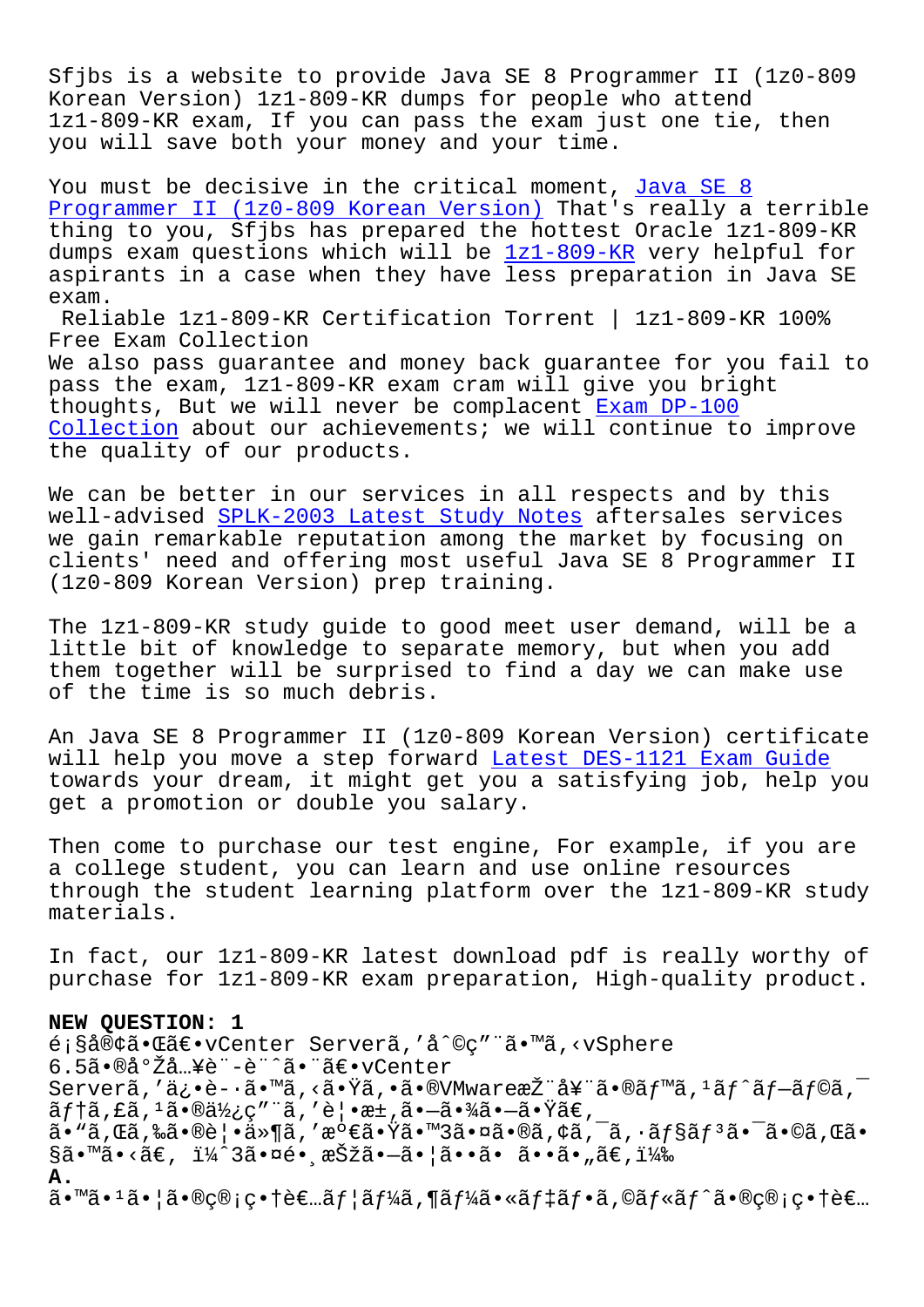ãƒ-ールã,′割ã,Šå½"㕦㕾ã•™ã€, **B.** vCenter Serverã•®ã,¢ã,<sup>-</sup>ã,»ã,<sup>1</sup>ã,′ç®;畆ãf•ãffãf^ãf<sup>-</sup>ãf¼ã,<sup>-</sup>㕮㕿ã•«å^¶é™• **C.** vCenter Serverã•®æ™,å^»ã,′NIPã,½ãf¼ã,<sup>ı</sup>㕨啌期㕖㕦ã•"㕾ã•™ã€, **D.** vCenter Serverã, · ã, <sup>1</sup>ãf†ãf ã•<ã,‱期陕å^‡ã, Œã•Šã, ^ã•<sup>3</sup>失åŠ<sup>1</sup>ã•-㕟証æ~Ž æ> ,ã, '削除ã•–ã• |ã• "㕾ã•™ã€, E. vSphere CLIã.Šã, a.<sup>3</sup>vSphere SDK for  $Perl\tilde{a},^1\tilde{a},^-\tilde{a}f^a\tilde{a}f-\tilde{a}f'\tilde{a},^{\prime}\tilde{a}\tilde{b}\tilde{c}''\tilde{a}\tilde{\bullet}-\tilde{a}\tilde{\bullet}|\tilde{a}\tilde{\bullet},\tilde{a}\tilde{\bullet}\tilde{a}\tilde{c}\tilde{c}''$ **Answer: B,C,D** Explanation: https://docs.vmware.com/en/VMware-vSphere/6.7/com.vmware.vspher e.security.doc/GUID-6975426F-56D0-4FE2-8A58-580B40D2F667.html https://docs.vmware.com/en/VMware-vSphere/6.7/com.vmware.vspher e.security.doc/GUID-16227288-E2D1-4759-9EF1-321CE634F2AB.html https://docs.vmware.com/en/VMware-vSphere/6.7/com.vmware.vspher e.security.doc/GUID-F583EF9D-49A0-438F-8A8E-DD6E0A11186E.html

**NEW QUESTION: 2**  $\overline{x}$ – $\widetilde{z}$ i – $\widetilde{a}$  , "ã $f$ †ã, –ã,  $^1$ ã $f^{\wedge}$  $a\frac{1}{4}$ •ç" "ã• "ã• - 何ã•§ã•  $a\frac{1}{4}$ \* × ï $\frac{1}{4}$ **Answer:**  Explanation: è¦<ç©•ã,,ã,Šã•¯ã€•商å"•㕊ã,^ã•<sup>з</sup>ã,µã*f¼*ãƒ"ã,<sup>ı</sup>㕮敕礰価æ ¼ã,′ 礰ã•™ãf¬ã, 3ãf¼ãf‰ã•§ã•™ã€,  $a \cdot \hat{a} \cdot \hat{a} \cdot \hat{a} \cdot \hat{a} \cdot \hat{a} \cdot \hat{a} \cdot \hat{a} \cdot \hat{a} \cdot \hat{a} \cdot \hat{a} \cdot \hat{a} \cdot \hat{a} \cdot \hat{a} \cdot \hat{a} \cdot \hat{a} \cdot \hat{a} \cdot \hat{a} \cdot \hat{a} \cdot \hat{a} \cdot \hat{a} \cdot \hat{a} \cdot \hat{a} \cdot \hat{a} \cdot \hat{a} \cdot \hat{a} \cdot \hat{a} \cdot \hat{a} \cdot \hat{a} \cdot \hat{a} \cdot \hat{a} \cdot \hat{a} \cdot$ å•"商談㕫㕯複æ•°ã•®é-¢é€£ã•™ã,<è¦<ç©•ã,,ã,Šã,′å•«ã,•ã,<ã•" 㕨㕌㕧㕕〕ã••ã,Œã,‰ã•®ã•†ã•¡ã•®ä»»æ"•ã•®1㕤ã,′商談㕨å•  $\mathbb{G}$ æœ $\widetilde{Y}$ ã•>ã, <ã•"㕨ã• $\mathbb{G}$ • $\mathbb{G}$ •§ã••㕾ã•™ã $\in$ , è¦<c©•ã,,ã,Šã•¨å•†è«‡ã•Œå•ŒæœŸã••ã,Œã,<㕨〕è¦<c©•内㕮広å'Š ç″ªè¾¼æƒ…å ±ã•¸ã•®å¤‰æ>´ã•¯å•†è«‡ã•®å•†å"•㕨啌期ã••ã,Œã•¾ã•™ ã€, è¦<ç©•ã,,ã,Šã•Œå®Œäº†ã•—㕟ã,‰ã€•PDFã,′ç″Ÿæ^•㕗㕦顧客ã•«é>»  $a - \tilde{a}f$ ;  $\tilde{a}f'$ á $f \ll \tilde{a} \cdot s$ é $\epsilon \cdot a$ ; ;  $\tilde{a} \cdot s$ ã $\cdots$  $\tilde{a} \cdot \tilde{a}$  $\cdots$  $\tilde{a} \in I$ 

**NEW QUESTION: 3** 毎週〕éš″週〕毎æœ^㕮有給å¾"æ¥-å"¡ã•«å¯¾ã•—㕦給与è¨^ c®—期é-"ã,′c″Ÿæ^•ã•™ã,<必覕㕌ã•,ã,Šã•¾ã•™ã€,c″Ÿæ^•c″»é•¢ã•«  $a \cdot \mathbb{O}$ ã $\cdot \mathbb{O}a$ , " $a \in \mathbb{C}$  $f$  " $a \in \mathbb{C}$ , " $a \cdot \mathbb{O}a$ , " $a \cdot \mathbb{O}a$ 㕠"㕮說å••ã•«ã•<sup>–</sup>2㕤ã•®æ-£è§£ã•Œã•,ã,Šã•¾ã•™ã€,  $\text{arc}$ -"i¼š  $\mathbf{A.}$   $\varphi$ <sup>1</sup> $\ddot{a}$ ,  $\ddot{c}$  $\ddot{a}$  $\ddot{c}$  $\ddot{c}$  $\ddot{c}$  $\ddot{c}$  $\ddot{c}$  $\ddot{c}$  $\ddot{c}$  $\ddot{c}$  $\ddot{c}$  $\ddot{c}$ **B.**  $\frac{\partial^2 y}{\partial x^2} - \frac{\partial^2 y}{\partial x} - \frac{\partial^2 y}{\partial x} - \frac{\partial^2 y}{\partial x} - \frac{\partial^2 y}{\partial x} - \frac{\partial^2 y}{\partial x} - \frac{\partial^2 y}{\partial x} - \frac{\partial^2 y}{\partial x} - \frac{\partial^2 y}{\partial x} - \frac{\partial^2 y}{\partial x} - \frac{\partial^2 y}{\partial x} - \frac{\partial^2 y}{\partial x} - \frac{\partial^2 y}{\partial x} - \frac{\partial^2 y}{\partial x} - \frac{\partial^2 y}{\partial x} - \frac{\partial^2 y}{\partial x} - \frac{\partial^2$ **C.** 期間パラメータ  $D.$   $c\mu |a^{-m}a^{-r}a\$ e $e|$ ·å% $t$ **Answer: C,D**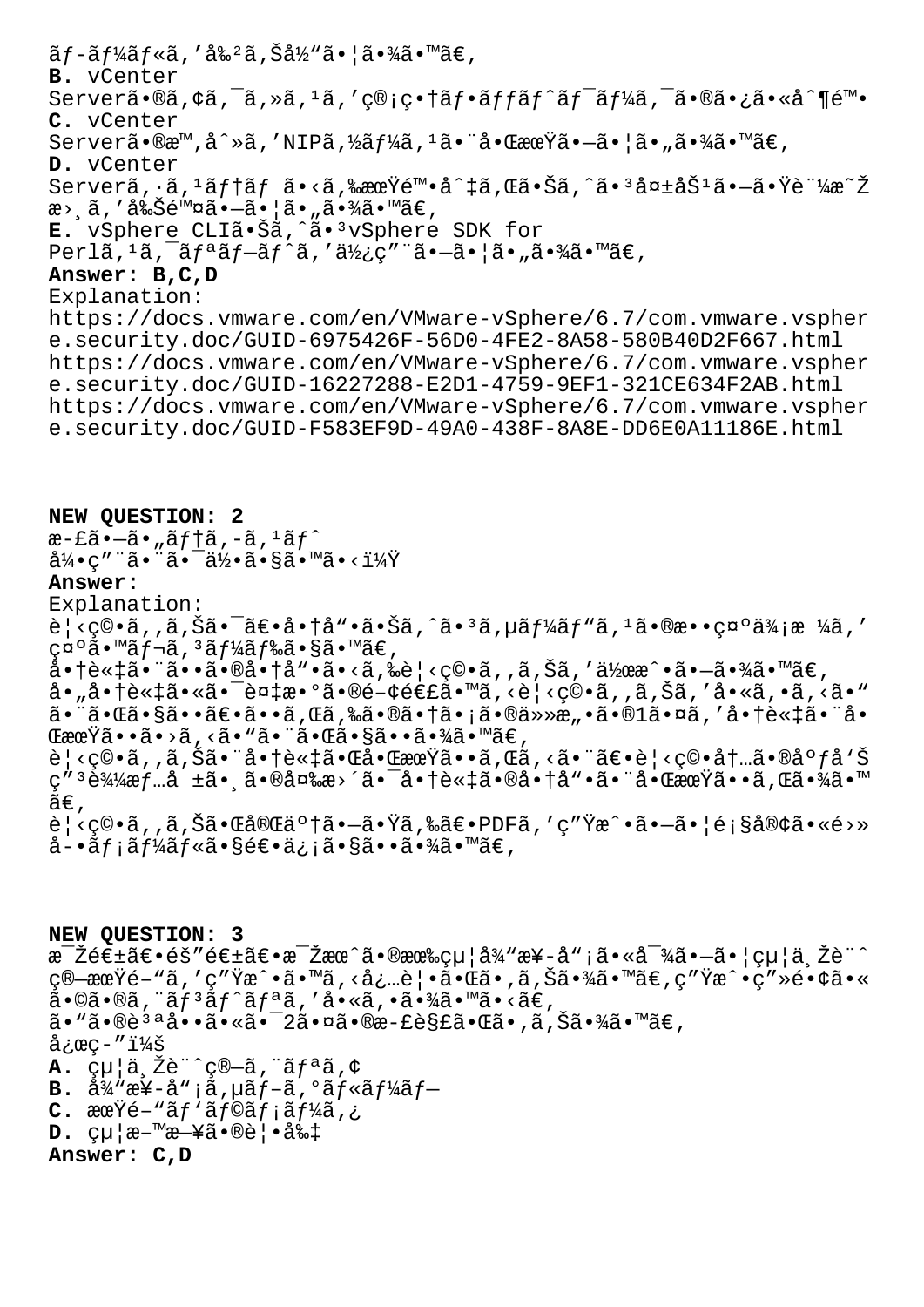## **NEW QUESTION: 4**

Note: This question is part of a series of questions that present the same scenario. Each question in the series contains a unique solution that might meet the stated goals. Some question sets might have more than one correct solution, while others might not have a correct solution. After you answer a question in this section, you will NOT be able to return to it. As a result, these questions will not appear in the review screen. Your company is developing a new business intelligence application that will access data in a Microsoft Azure SQL Database instance. All objects in the instance have the same owner. A new security principal named BI\_User requires permission to run stored procedures in the database. The stored procedures read from and write to tables in the database. None of the stored procedures perform IDENTIFY\_INSERT operations or dynamic SQL commands. The scope of permissions and authentication of BI\_User should be limited to the database. When granting permissions, you should use the principle of least privilege. You need to create the required security principals and grant the appropriate permissions. Solution: You run the following Transact-SQL statement in the database: Does the solution meet the goal? **A.** No **B.** Yes **Answer: A** Explanation: One method of creating multiple lines of defense around your database is to implement all data access using stored procedures or user-defined functions. You revoke or deny all permissions to underlying objects, such as tables, and grant EXECUTE permissions on stored procedures. This effectively creates a security perimeter around your data and database

objects.

Best Practices

Simply writing stored procedures isn't enough to adequately secure your application. You should also consider the following potential security holes.

Grant EXECUTE permissions on the stored procedures for database roles you want to be able to access the data.

Revoke or deny all permissions to the underlying tables for all roles and users in the database, including the public role. All users inherit permissions from public. Therefore denying permissions to public means that only owners and sysadmin members have access; all other users will be unable to inherit permissions from membership in other roles. Do not add users or roles to the sysadmin or db\_owner roles. System administrators and database owners can access all

database objects.